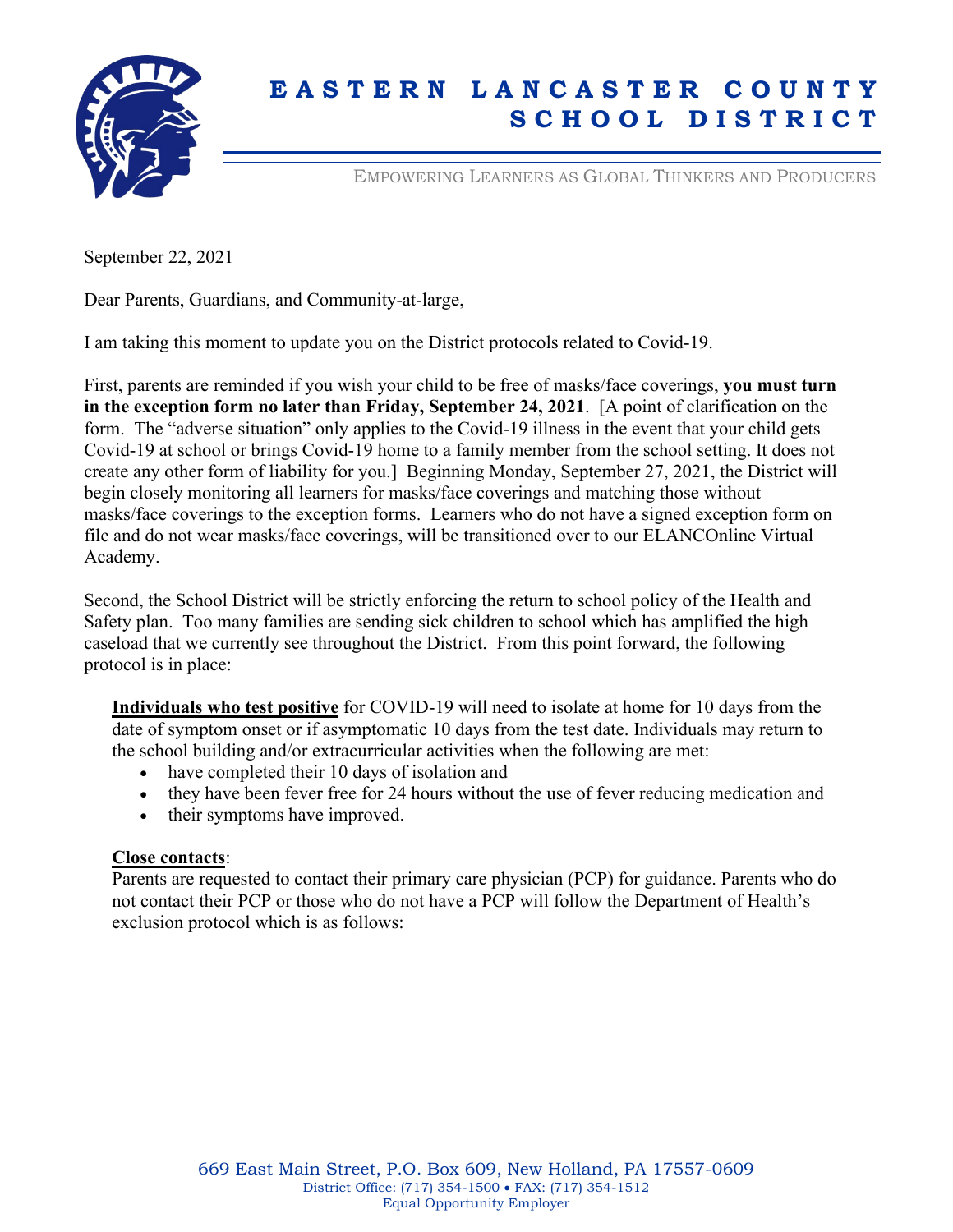- **Non-Household Contacts**
	- Please note that exposure date is Day 0



## **Household Contacts**

- Please note that the most recent exposure date (end of case's infectious period) is Day 0. Household contact exclusions are 17-24 days.
	- Quarantine for Household Contact
		- P Please note that most recent exposure date (end of case's infectious period) is Day 0. Household contact quarantines are 17-24 days.



# **Fully Vaccinated Close Contacts**:

Individuals who are fully vaccinated and are asymptomatic do not need to be excluded. It is recommended to monitor for symptoms and to wear a mask for 10-14 days while inside. Documentation of vaccination must to be provided to the school nurse.